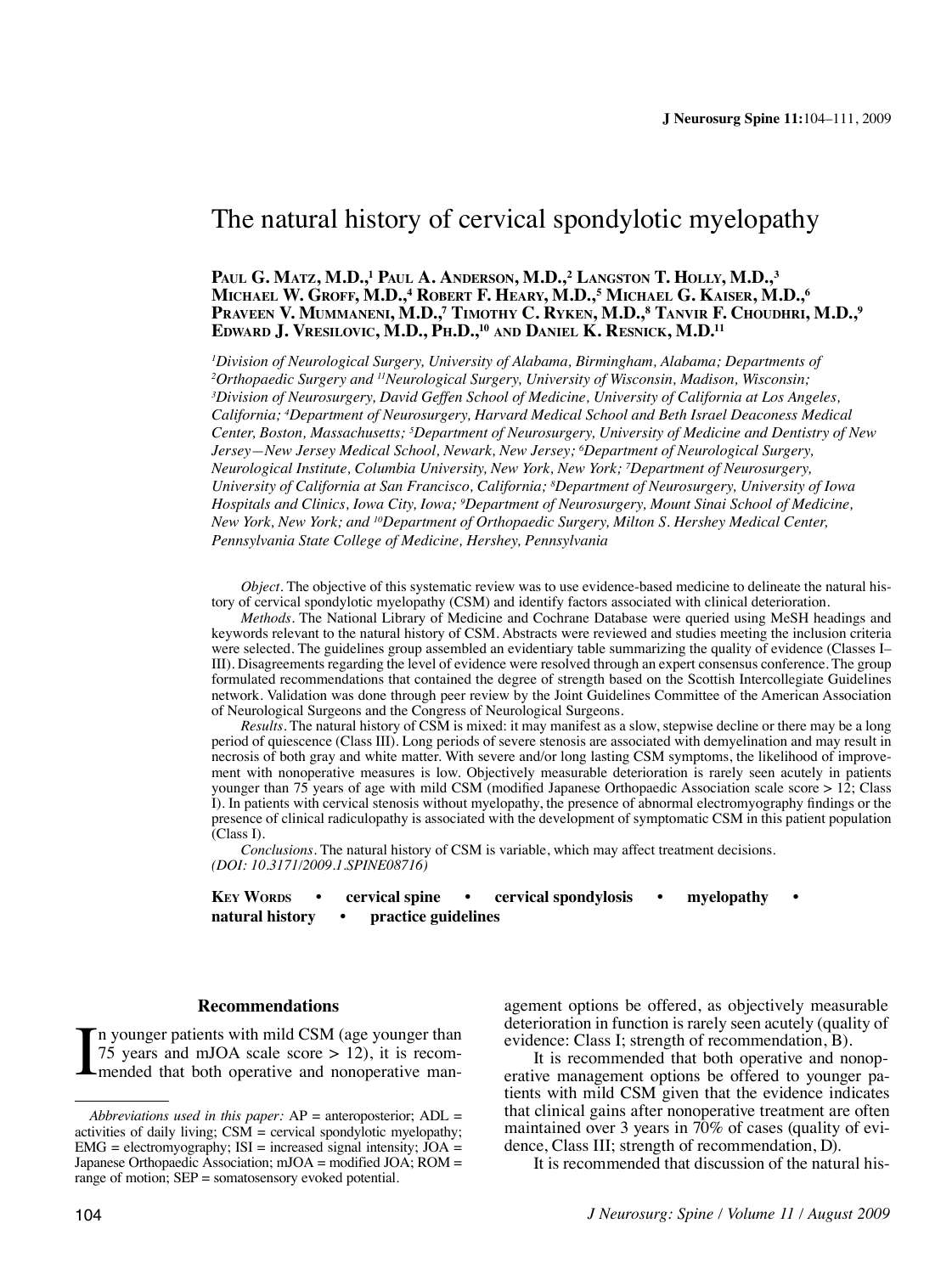tory of CSM conveys that the course of CSM is mixed, with many patients experiencing a slow, stepwise decline. Discussion should address the fact that long periods of quiescence are not uncommon and that a subgroup of patients may have interim improvement (quality of evidence, Class III; strength of recommendation, D).

It is also recommended that discussion of the natural history of CSM convey that long periods of severe stenosis over many years are associated with demyelination of white matter and may result in necrosis of both gray and white matter leading to potentially irreversible deficit (quality of evidence Class III; strength of recommendation, D).

It is recommended that operative therapy be offered to patients with severe and/or long lasting symptoms, because the likelihood of improvement with nonoperative measures is low (quality of evidence Class III; strength of recommendation, D).

In patients with cervical stenosis without myelopathy who either have abnormal EMG findings or clinical radiculopathy, decompression should be considered (if the patient does not otherwise require surgery for radiculopathy) because the presence of EMG abnormalities or clinical radiculopathy is associated with development of symptomatic CSM in this patient population (quality of evidence, Class I; strength of recommendation, B).

## **Rationale**

As cervical disc degeneration progresses, posterior element osteophytes develop along with ligamentum flavum hypertrophy. The end result is acquired cervical canal stenosis that may be exacerbated by underlying congenital stenosis. This resultant canal narrowing is often asymptomatic. However, compression of the spinal cord and nerve roots may become clinically symptomatic as CSM.

The purpose of this study is to undertake a systematic review of the natural history and disease progression of CSM. Although CSM has been studied for several years, several questions remain regarding disease progression. Specifically, it is not well understood why myelopathy develops in certain patients but not in others, despite radiographic evidence of cervical stenosis. It is also poorly understood why certain patients have clinically severe myelopathy and others manifest only mild myelopathy. Finally, the time course of disease progression seems to differ between studies, with some authors reporting a precipitous decline and others showing static symptoms. Increased use of functional scales such as the JOA allows the severity of CSM to be quantified. The use of such scales has also permitted a more objective analysis of the natural history of the disease. For the purposes of this manuscript, "natural history" refers either to no treatment or nonoperative therapy because it has been impossible to verify compliance with most nonoperative therapies (including rest and cervical collar immobilization).

# **Search Criteria**

We completed a computerized search of the National Library of Medicine database and the Cochrane database of the literature published from 1966 to 2007 using search terms and MeSH headings. A search using the subject heading "spondylosis and myelopathy" yielded 754 citations. We combined the following subject headings with "spondylosis and myelopathy": "disease progression" (18 citations), "outcome assessment" (113 citations), "signs and symptoms" (142 citations), "pathophysiology" (171 citations). Also searched were terms "cervical spine and natural history" (111 citations) and "cervical spine and myelopathy and natural history" (20 citations). Accounting for redundancy, we acquired 438 citations; we selected only English citations. We then reviewed the titles and abstracts of the articles and culled additional references from the bibliographies.

Among the articles reviewed, we included 32 studies and reviews that dealt with CSM and its progression and outcome without surgical intervention (Evidentiary Table 1). Seventeen of these studies examined outcomes over a period permitting longitudinal follow-up. Outcome measures used were primarily the JOA and the Nurick scale. Other parameters studied included abnormalities on MR imaging and changes on electrophysiological testing.

# **Scientific Foundation**

## *Longitudinal Analysis Without Objective Outcomes*

An assessment of the natural history of disease progression in CSM essentially involves prognosis in the absence of surgical intervention. A determination of prognosis involves evaluation of validity, results, and applicability.3 Specifically, a reviewer must determine whether a sample of patients was representative and homogeneous. Also vital are a sufficient length of follow-up and objective outcome measures. Results must illustrate outcomes over time and the precision of said outcomes.

Most studies have examined CSM primarily in qualitative terms, often without the use of objective outcome measures. Quantitative outcome measures for cervical myelopathy are many; the most commonly used were the JOA score and the Nurick scale.5,15 The JOA scale is a reliable, valid, and responsive measure. Although more traditional, the Nurick scale has not been studied in as great detail. Prior to utilization of these outcome measures, most authors assessed CSM qualitatively.

Clarke and Robinson<sup>4</sup> described a retrospective series of 120 patients with CSM over several years. In this study, CSM appeared to have a mixed progression. Of this cohort, 26 patients did not undergo surgery. The authors combined the natural history of these 26 with the progression of the disease in the remaining patients prior to surgery. The authors assessed outcomes based on clinical symptoms including motor symptoms in one or both legs, motor symptoms in one or both arms, and sensory symptoms in arms and legs. The authors found that the disease process consisted of episodes during which new symptoms and signs appeared in 75% of patients. During quiescent intervals, deterioration was seen in 2/3 of patients, while 1/3 of the patients had no deterioration. In 20% of patients, the authors observed a slow, steady progression of symptoms without stepwise decline; 5%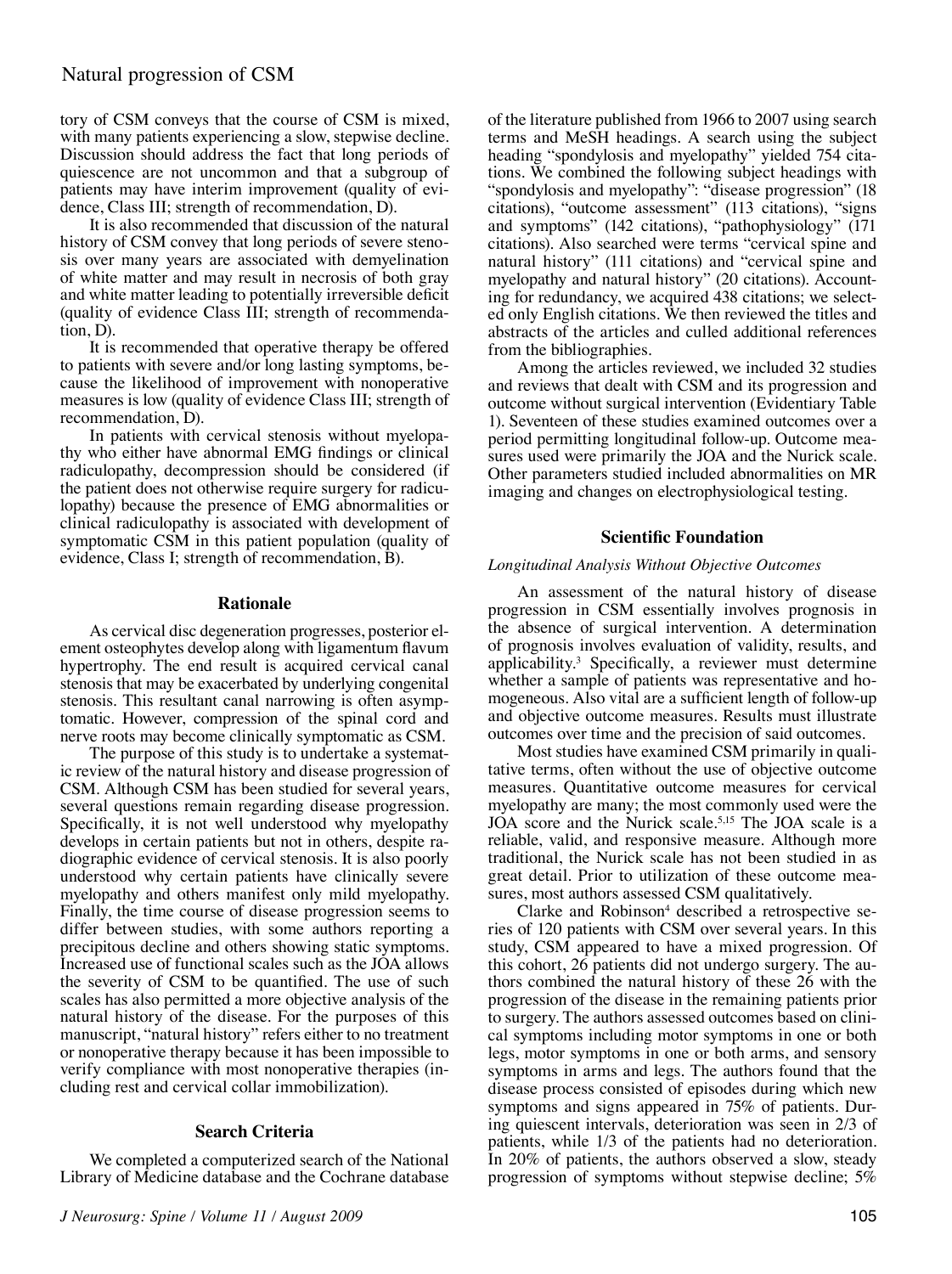had a rapid onset of symptoms followed by a long plateau. In the 26 patients who did not undergo surgery, the study described improvement in 50%. Overall, this population was heterogeneous and was followed without objective outcome measures (Class III).4

Lees and Turner<sup>11</sup> detailed a cohort of  $44$  patients with CSM assembled over several years and diagnosed on the basis of repeated examination and myelography. It appeared from their study that the natural history of CSM may be prolonged with long periods of quiescence. They classified symptom severity as nil, mild (similar to Nurick Grade II), moderate (similar to Nurick Grade III), or severe (similar to Nurick Grades IV and V). The authors divided patients into those whose symptoms were < 10 years (3–10 years) and those who had symptoms longer than 10 years (10–40 years). As an aggregate group, initial CSM symptoms were nil in 0, mild in 4, moderate in 15, and severe in 25 patients. At follow-up, symptoms were nil in 2, mild in 3, moderate in 21, and severe in 18 patients. Most notable was that 15 patients with symptoms of longer than 10-years' duration had severe CSM that improved to moderate. In this cohort, several patients were treated with a cervical collar. Ultimately, 8 patients underwent surgery, 4 of whom had deteriorated during the observation period. In the 28 patients who were managed entirely in nonoperative fashion, 60% improved. Furthermore, improvement may occur with conservative management even in the presence of a long duration. This study population was a heterogeneous group evaluated without objective outcome measures and assessed at differing time points (Class III). $<sup>11</sup>$ </sup>

Roberts<sup>18</sup> reviewed a retrospective series of 24 patients with CSM (average age 54.2 years) diagnosed by examination and myelography. The author concluded that a long duration and severity of symptoms seems to preclude recovery. This study detailed the 2-year period prior to any therapy. The mean follow-up period was 3.1 years, and patients were treated with bed rest and immobilization. The author graded motor disability in the patients (1–4 roughly equivalent to Nurick Grades II–V). During the study period, 7 patients (29%) improved, 9 were unchanged, and 8 worsened. Of those who improved, all recovered within 5 months. In contrast, poor outcome was associated with symptom duration > 18 months. The population in this study was heterogeneous, and objective outcome measures were lacking (Class III).18

Sadasivan et al.<sup>19</sup> corroborated the negative association between symptom duration and outcome. These authors described 22 patients (average age 50.8 years) with symptom durations averaging 6.3 years prior to diagnosis of CSM. Based on their medical histories, all patients were assessed as having Nurick Grade II myelopathy at diagnosis. One patient's myelopathy progressed to Nurick Grade III, in 17 it progresesd to Nurick Grade IV, and in 4 to Nurick Grade V. Gait was involved in 100%, dexterity in 72%, and weakness in 45% of patients. Although this sample was heterogeneous and was assessed without truly objective outcome measures (Class III), the results did suggest deterioration over time. However, the Nurick classifications were determined based on history and not on clinical records.19

Barnes and Saunders<sup>1</sup> found that increased ROM and female sex portended a worse outcome. These authors examined 45 patients with CSM (average age 65 years) with an average follow-up period of 8.2 years. The mean time between symptoms and treatment was 1.2 years. Myelopathy in the patients in Group I improved 1 Nurick grade, in Group III it deteriorated by 1 Nurick grade, and in Group II it remained stable. Nine patients were in Group I, 30 in Group II, and 6 in Group III. These authors found that, over several years, the majority of patients with CSM remain stable, with deterioration more prevalent with female sex and increased ROM. This population was heterogeneous and assessed without truly objective outcome measures (Class III).

# *Pathology*

Ogino et al.,<sup>16</sup> Ono et al.,<sup>17</sup> and Ito and colleagues<sup>6</sup> all described pathological series of CSM at autopsy. In essence, all 3 studies indicated pathological progression that appears to worsen with duration and AP compression. Ogino et al.<sup>16</sup> detailed 9 patients (average age 76.4) years) from diagnosis to death (average duration of symptoms was 18.2 years). In their similar study, Ono et al.<sup>17</sup> reported on 5 patients with an average age of 74.2 years. Ito et al.<sup>6</sup> reported on 7 patients (average age 67.9 years) with a symptom duration of 4.7 years. Ito and colleagues noted that, over time, marked atrophy and neuronal loss developed in gray matter with severe degeneration in the white matter columns. These authors described this as a pattern similar to what is seen in a transient hypoperfusion syndrome. Ono et al.<sup>16</sup> noted similar findings to that of Ito and associates. Specifically, infarction and cavitation of the gray matter developed with white matter demyelination. In most instances, the AP compression ratio was below normal. Ogino et al.<sup>16</sup> noted that when the AP compression ratio was 40–44% of normal, flattening of the gray matter was present with mild demyelination. At 22–39% of normal, small cavitation developed in the gray matter with diffuse demyelination. Finally, at 12–19%, extensive gray matter necrosis with white matter gliosis occurred. However, these were small, heterogeneous series (Class III).

# *Longitudinal Analysis With Outcome Measures*

Kadanka and colleagues<sup>9,10</sup> used the mJOA scale, a timed 10-m walk, and evaluation of video-recorded ADLs to assess 33 patients with CSM (average age 54 years). These authors concluded that the symptoms of mild CSM  $(mJOA score > 12)$  in patients younger than 75 years of age do not worsen in the majority of patients (80%), and may occasionally improve. The average duration of symptoms was 1 year, and entry criteria mandated diagnosis on MR imaging with an mJOA scale score > 12 (mild symptoms). Patients had an average of 2 stenotic levels.<sup>9</sup> The authors stratified outcomes into nonresponders, responders, and very good responders. Responders improved in the 10-m walk or added a point on the mJOA scale. Those in the very good responder group demonstrated +2 on the mJOA scale. At 6 months, 9 patients were nonresponders, 24 were responders, and 6 were very good responders, At 36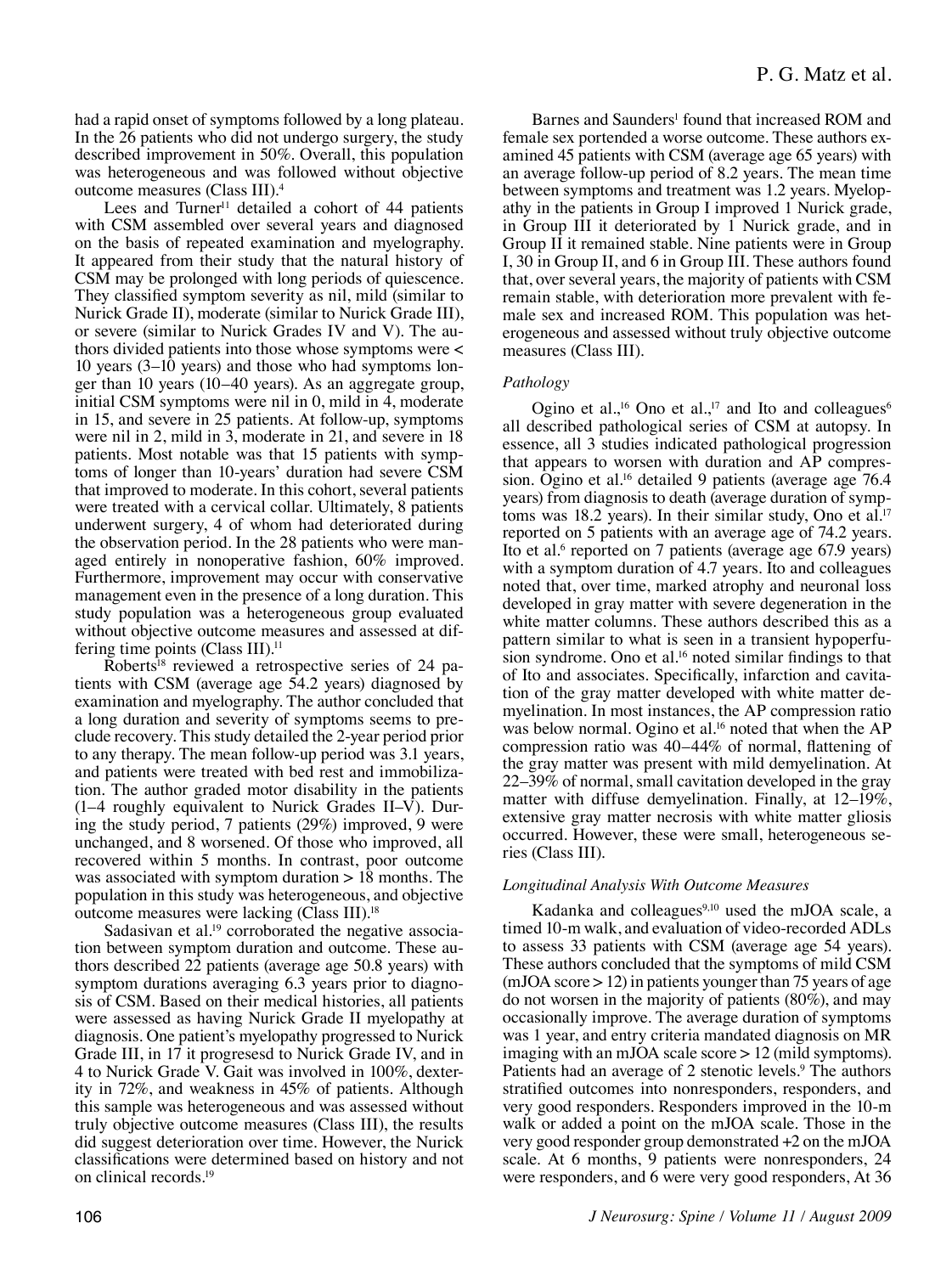months, 8 were nonresponders, 22 were responders, and 7 were very good responders.10 The average mJOA scale score improved from 14.6 to 14.7 (95% CI 14.0–15.3). The 10-m walk times stayed similar at 7.4–7.5 seconds (95% CI 6.7–8.4).<sup>9</sup> Patients who responded better seemed to be on the older side and had increased Pavlov ratios.

In a similar series, Kadanka et al.7,8 detailed their experience in 27 patients (average age 55.6 years, all younger than 75 years) with mJOA scale scores > 12. The authors noted that mild-to-moderate CSM stabilizes over 24 months. They assessed outcome over 24 months using a timed 10-m walk, evaluation of video-recorded ADLs, and mJOA scale scores. In the conservatively managed group, the 10-m walk times reduced from 8.3 to 8.0 seconds at 24 months. Activities of daily living were unchanged in 70.4%, worsened in 18.5% (−1), and improved in 11.1% (+1). The mJOA scale scores improved from average of 14.3 to 14.5 over 24 months.<sup>7,8</sup> These 4 studies were Class I, because they contained homogenous groups and stratified prognostic factors with objective outcome measures detailed over time.

Nakamura and colleagues $14$  reviewed 64 patients with CSM (average age 52 years) with a minimum sagittal diameter of 12.0 mm (average 13.5 mm). The authors observed a level of normalcy (no disability) in 27% in the upper and 26% in the lower extremity. The duration of symptoms in the study patients was 2 years. The authors measured outcome using the extremity subscale from the JOA. Follow-up was a minimum of 1 year and averaged 6. Conservative therapy varied and included Crutchfield tongs, plaster casts, traction, and bracing. In this series, 55% of patients improved in the upper extremity and 57% improved in the lower extremity. Only 3% showed deterioration in the lower extremity and all others remained the same. Younger patients and those with a mild disability more frequently achieved no disability status. Maintenance was 70% over several years with only 3% of patients experiencing worsening. This study was graded Class III because the cohort did not stratify for prognostic factors, and the authors did not include all patients in the time periods studied.14

Matsumoto and colleagues $12$  reviewed soft cervical disc displacement in 27 patients (average age 44.4 years, JOA scale score > 10) with myelopathy. The JOA scale scores ranged 11–16 (average 13.6). Treatment was with a cervical collar 8 hours daily for 3 months. Patients were symptomatic an average of 4–5 months prior to enrollment and the average follow-up was 3.9 years. Of these 27 patients, 10 experienced clinical deterioration and required surgery, whereas 17 did not require further intervention. Among those who underwent surgery, the average JOA scale score was 14.1 initially, falling to 12.9 at 3 months and 12.1 at 6 months. After surgery, these patients improved to 16.0. In those who did not clinically worsen, JOA was 13.6 initially and improved to 14.9 at 3 months, and 15.6 at 6 months with a final JOA of 16.2. This study was Class III because a large group underwent surgical intervention over the final time course and that the patients were not truly representative of the overall CSM population.12

## *Predictors of Development and Worsening of CSM*

Traditionally, clinicians have used electrophysiological techniques to study peripheral nerve abnormalities. Kadanka et al.<sup>7</sup> and Bednarik et al.<sup>2</sup> examined the development of CSM as it related to electrophysiological abnormalities. Kadanka and colleagues<sup>7</sup> described a series of 30 patients without clinical CSM all of whom had radiographic cervical stenosis. The study evaluated patients using SEPs and motor-evoked potentials in the upper and lower extremities. The authors found abnormal electrophysiological results in 15 of 30 patients. Of those in the group with abnormalities, clinical CSM ulimately developed in 5 patients over a 2-year follow-up period, whereas none of the 15 patients in the electrophysiologically normal group developed CSM (likelihood ratio positive 2.5, likelihood ratio negative 0, positive predictive value 30%, and negative predictive value 100%). This study was graded Class III. Although it represented a homogenous sample followed over time with objective outcome measures of EP, the clinical outcome measures were not documented quantitatively.7

Bednarik et al.<sup>2</sup> described 66 patients with spondylotic compression of the spinal cord, all of whom had mJOA scale scores of 18 (normal). These authors concluded that development of CSM in the presence of spondylotic compression is associated with clinical radiculopathy and premorbid abnormalities on EMG and SEP testing.2 The authors longitudinally studied EMG of the anterior horn cells, SEPs, radiographic compression ratios on MR images, and clinical examination results. They defined development of myelopathy by clinical examination and loss of 1 point on the mJOA scale. In this series, 19.7% developed CSM  $\sim$  5%/year). Clinical radiculopathy was present in 92% of the patients with CSM and in 24% of those in whom CSM did not develop ( $p < 0.0001$ ). Somatosensory evoked potentials were abnormal in 38.5% of patients with CSM and 9.4% of patients without ( $p < 0.02$ ). Electromyography abnormalities were present in 61% of those who developed CSM and 11.3% of those who did not (p < 0.01). This study was graded Class I because a representative, homogeneous sample was followed over a reasonable time period with objective outcome measures. The limitation of this study is that the mJOA scale is typically not responsive to a one point difference.<sup>20</sup>

In their Class I study described above, Bednarik et al.2 also studied compression ratios—defined as the quotient of AP/width—including the standard Pavlov ratio. These authors found that the severity of the compression ratios did not correlate with the rate of development of CSM. Congenital stenosis was defined as a Pavlov ratio < 0.8 and spondylotic compression was defined as an AP/ width ratio  $< 0.4$ .

Matsumoto et al.<sup>13</sup> focused on ISI in the cervical spinal cord on the T2-weighted MR imaging sequence. They described a series of 52 patients (29 with CSM, 12 with cervical disc displacement, and 11 with ossification of the posterior longitudinal ligament) with myelopathy (JOA scale score  $> 10$ , average age 55 years). The morbidity period before treatment ranged between 1 month and 2 years (mean 7 months). Treatment included cervical immobilization 8 hours daily for 3 months. Increased signal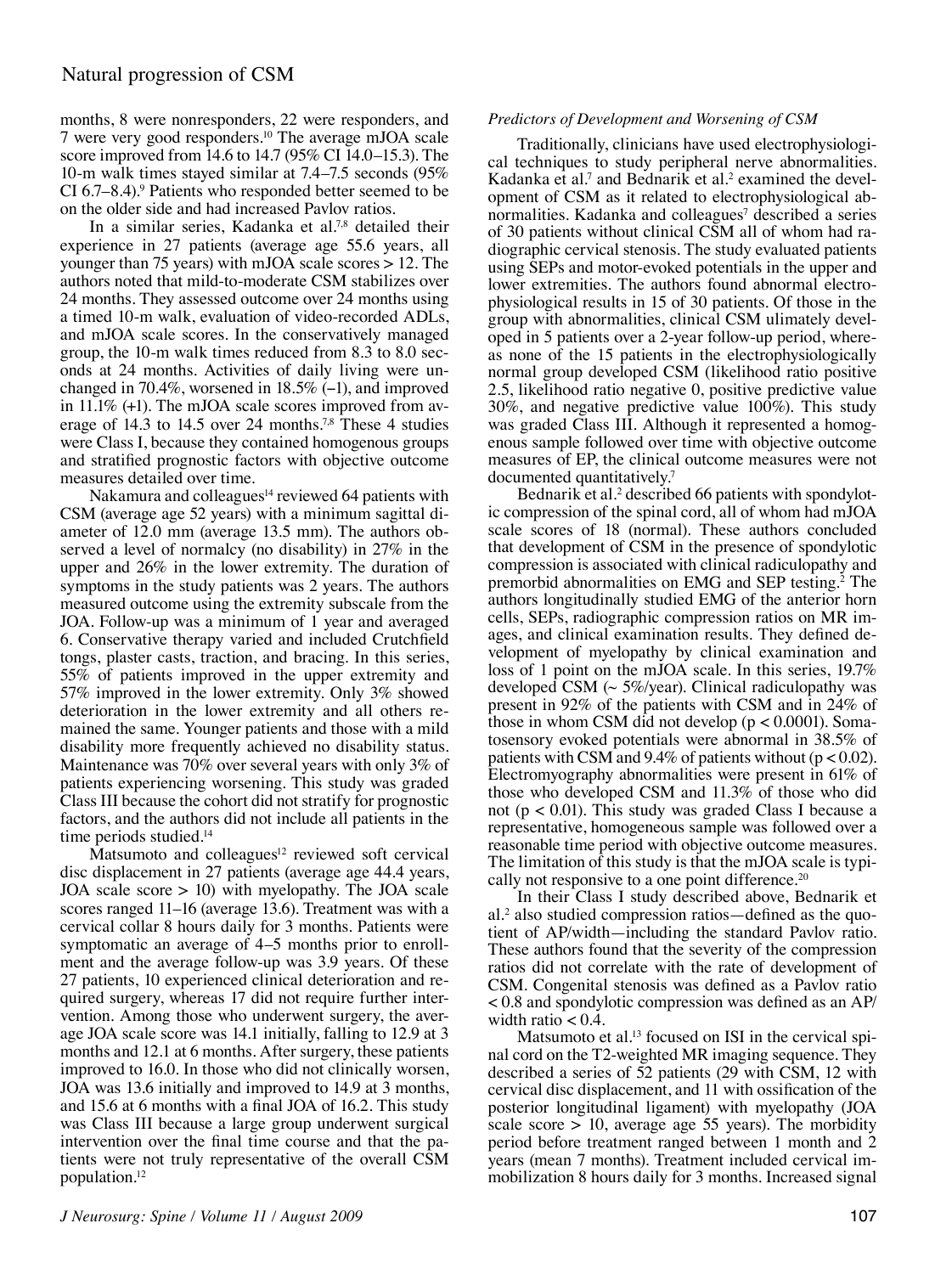| CSM may progress over yrs w/ profound gait<br>Untreated CSM has an unpredictable rate of<br>CSM produces significant degeneration in a<br>w/ older age & an increased Pavlov ratio.<br>Natural history of CSM may be prolonged &<br>long periods of nonprogressive disability<br>abnormality. Gait eventually involved in<br>Worsening AP canal compression ratio is<br>outcome from nonoperative therapy.<br>present for yrs prior to death.<br>sex & increased ROM.<br>& demyelination.<br>are often seen.<br>progression.<br>100%.<br>$\equiv$<br>$\equiv$<br>$\equiv$<br>$\equiv$<br>$\equiv$<br>$\equiv$<br>$\equiv$<br>≡<br>& symptoms followed by a long period of plateau. A heterogeneous<br>ter developed infarction & cavitation while white matter developed<br>mild 4, moderate 15, & severe 25. At FU, nil 2, mild 3, moderate 21,<br>Over time, marked atrophy & neuronal loss develop in gray matter w/<br>Nonhomogeneous sample w/o objective FU over variable duration.<br>Overall, 7 patients improved, 9 unchanged, & 8 worse. Of those who<br>sion ratio 40-44%, flattening of gray matter & mild demyelination;<br>Most cases, the AP compression ratio was below normal. Gray mat-<br>slow, steady progression of symptoms. In 5%, rapid onset of signs<br>neous group that did not exclude prognostic factors. No objective<br>severe 18. Age & duration did not appear to be prognostic factors.<br>episodes during which new symptoms & signs appeared. Deterio-<br>Duration from symptoms to death was 18.2 yrs. When AP compres-<br>symptom duration >18 mos & severity of presentation. Heteroge-<br>time of surgical treatment, 1 was Nurick III, 17 Nurick IV, 4 Nurick<br>ration in 2/3 between episodes, & no deterioration in 1/3. In 20%,<br>improved, all improved w/in 5 mos. Poor outcome associated w/<br>duration & >10 yrs). Initially, CSM symptoms categorized as nil 0,<br>w/o objective FU. 2 categories of patients (those w/ CSM <10-yr<br>V. Gait involved in 100%, dexterity in 72%, & weakness in 45%.<br>Group I (n = 9), Group II (n = 30), Group III (n = 6). Group III had a<br>at 22-39%, small cavitation of gray & diffuse demyelination; at<br>All patients were Nurick Grade II at initial diagnosis by history. At<br>group was assembled at differing time points w/o objective FU.<br>$\mathbf{I}$<br>higher proportion of patients w/ increased ROM & female sex.<br>Heterogeneous group w/o truly objective outcome measures.<br>At 6 mos, NR 9, R 24, VGR 6; at 36 mos, NR 8, R 22, VGR 7. R<br>A heterogeneous group was assembled at differing time points<br>In 75%, the disease process appeared to consist of a series of<br>improved 10-m walk &/or +1 on mJOA, VGR = +2 on mJOA.<br>12-19%, extensive gray necrosis & extensive gliosis.<br>severe degeneration in lateral funiculus.<br>extensive demyelination.<br>outcome measures.<br>45 CSM patients (mean 65 yrs old) w/ 8.2-yr FU.<br>duration before Tx. Mean FU 3.1 yrs. Patients<br>diagnosis to expiration. Postmortem examina-<br>over 36 mos (10-m walk, video ADLs, mJOA).<br>diagnosis to expiration. Postmortem examina-<br>(VGR).<br>35-80 yrs) w/ 26 patients untreated. Diagno-<br>I from<br>from<br>ration<br>Mean time between symptoms & Tx was 1.2<br>sis by myelography or autopsy. Avg disease<br>symptoms 1 yr, MRI & mJOA >12). Outcome<br>was the same, Group III deteriorated 1 level.<br>yrs. Nurick scale used for outcome assess-<br>owed. Duration averaged 6.3 yrs between<br>44 CSM patients (age 31-80 yrs) longitudinal<br>FU for min 3 yrs. Categorized into nil, mild,<br>$\frac{1}{10}$<br>moderate, & severe (similar to Nurick 0, 2,<br>ment. Group I improved 1 grade, Group II<br>R),<br>đ<br>$\overline{\mathbf{C}}$<br>120 CSM patients, mean age 53 yrs (rang<br>9 patients w/ CSM (age 76.4 yrs) followed<br>5 patients w/ CSM (age 74.2 yrs) followed<br>7 CSM patients (67.9 yrs) w/ symptom dur<br>Outcome stratified to nonresponder (N<br>24 CSM patients (avg 54.2 yrs old) w/ 2-y<br>33 patients w/ CSM (age 54 yrs, duration<br>22 patients (age 50.8 yrs) retrospectively<br>responder (R), & very good responder<br>4.7 yrs. Tissue examined at autopsy.<br>treated w/ bedrest, immobilization.<br>symptoms & diagnosis of CSM.<br>duration 3 yrs $(0.25-15$ yrs)<br>$3, 4-5$ .<br>tion.<br>tion.<br>Kadanka et al.,<br>Lees & Turner,<br>Roberts, 1966<br>lto et al., 1996<br>Clarke & Rob-<br>inson, 1956<br>Sadasivan et<br>Ogino et al.,<br>Saunders,<br>Ono et al.,<br>al., 1993<br>Barnes &<br>1983<br>1984<br>2005<br>1963<br>1977 | Authors & Year | Description | Results | Class | Conclusions                                                                                                                         |
|-----------------------------------------------------------------------------------------------------------------------------------------------------------------------------------------------------------------------------------------------------------------------------------------------------------------------------------------------------------------------------------------------------------------------------------------------------------------------------------------------------------------------------------------------------------------------------------------------------------------------------------------------------------------------------------------------------------------------------------------------------------------------------------------------------------------------------------------------------------------------------------------------------------------------------------------------------------------------------------------------------------------------------------------------------------------------------------------------------------------------------------------------------------------------------------------------------------------------------------------------------------------------------------------------------------------------------------------------------------------------------------------------------------------------------------------------------------------------------------------------------------------------------------------------------------------------------------------------------------------------------------------------------------------------------------------------------------------------------------------------------------------------------------------------------------------------------------------------------------------------------------------------------------------------------------------------------------------------------------------------------------------------------------------------------------------------------------------------------------------------------------------------------------------------------------------------------------------------------------------------------------------------------------------------------------------------------------------------------------------------------------------------------------------------------------------------------------------------------------------------------------------------------------------------------------------------------------------------------------------------------------------------------------------------------------------------------------------------------------------------------------------------------------------------------------------------------------------------------------------------------------------------------------------------------------------------------------------------------------------------------------------------------------------------------------------------------------------------------------------------------------------------------------------------------------------------------------------------------------------------------------------------------------------------------------------------------------------------------------------------------------------------------------------------------------------------------------------------------------------------------------------------------------------------------------------------------------------------------------------------------------------------------------------------------------------------------------------------------------------------------------------------------------------------------------------------------------------------------------------------------------------------------------------------------------------------------------------------------------------------------------------------------------------------------------------------------------------------------------------------------------------------------------------------------------------------------------------------------------------------------------------------------------------------------------------------------------------------------------------------------------------------------------------------------------------------------------------------------------------------------------------------------------------------------------------------------------------------------------------------------|----------------|-------------|---------|-------|-------------------------------------------------------------------------------------------------------------------------------------|
|                                                                                                                                                                                                                                                                                                                                                                                                                                                                                                                                                                                                                                                                                                                                                                                                                                                                                                                                                                                                                                                                                                                                                                                                                                                                                                                                                                                                                                                                                                                                                                                                                                                                                                                                                                                                                                                                                                                                                                                                                                                                                                                                                                                                                                                                                                                                                                                                                                                                                                                                                                                                                                                                                                                                                                                                                                                                                                                                                                                                                                                                                                                                                                                                                                                                                                                                                                                                                                                                                                                                                                                                                                                                                                                                                                                                                                                                                                                                                                                                                                                                                                                                                                                                                                                                                                                                                                                                                                                                                                                                                                                                                             |                |             |         |       |                                                                                                                                     |
|                                                                                                                                                                                                                                                                                                                                                                                                                                                                                                                                                                                                                                                                                                                                                                                                                                                                                                                                                                                                                                                                                                                                                                                                                                                                                                                                                                                                                                                                                                                                                                                                                                                                                                                                                                                                                                                                                                                                                                                                                                                                                                                                                                                                                                                                                                                                                                                                                                                                                                                                                                                                                                                                                                                                                                                                                                                                                                                                                                                                                                                                                                                                                                                                                                                                                                                                                                                                                                                                                                                                                                                                                                                                                                                                                                                                                                                                                                                                                                                                                                                                                                                                                                                                                                                                                                                                                                                                                                                                                                                                                                                                                             |                |             |         |       |                                                                                                                                     |
| J Neurosurg: Spine / Volume 11 / August 2009                                                                                                                                                                                                                                                                                                                                                                                                                                                                                                                                                                                                                                                                                                                                                                                                                                                                                                                                                                                                                                                                                                                                                                                                                                                                                                                                                                                                                                                                                                                                                                                                                                                                                                                                                                                                                                                                                                                                                                                                                                                                                                                                                                                                                                                                                                                                                                                                                                                                                                                                                                                                                                                                                                                                                                                                                                                                                                                                                                                                                                                                                                                                                                                                                                                                                                                                                                                                                                                                                                                                                                                                                                                                                                                                                                                                                                                                                                                                                                                                                                                                                                                                                                                                                                                                                                                                                                                                                                                                                                                                                                                |                |             |         |       | Long duration & severe symptoms predict poor                                                                                        |
|                                                                                                                                                                                                                                                                                                                                                                                                                                                                                                                                                                                                                                                                                                                                                                                                                                                                                                                                                                                                                                                                                                                                                                                                                                                                                                                                                                                                                                                                                                                                                                                                                                                                                                                                                                                                                                                                                                                                                                                                                                                                                                                                                                                                                                                                                                                                                                                                                                                                                                                                                                                                                                                                                                                                                                                                                                                                                                                                                                                                                                                                                                                                                                                                                                                                                                                                                                                                                                                                                                                                                                                                                                                                                                                                                                                                                                                                                                                                                                                                                                                                                                                                                                                                                                                                                                                                                                                                                                                                                                                                                                                                                             |                |             |         |       | Deterioration w/ CSM is associated w/ female                                                                                        |
|                                                                                                                                                                                                                                                                                                                                                                                                                                                                                                                                                                                                                                                                                                                                                                                                                                                                                                                                                                                                                                                                                                                                                                                                                                                                                                                                                                                                                                                                                                                                                                                                                                                                                                                                                                                                                                                                                                                                                                                                                                                                                                                                                                                                                                                                                                                                                                                                                                                                                                                                                                                                                                                                                                                                                                                                                                                                                                                                                                                                                                                                                                                                                                                                                                                                                                                                                                                                                                                                                                                                                                                                                                                                                                                                                                                                                                                                                                                                                                                                                                                                                                                                                                                                                                                                                                                                                                                                                                                                                                                                                                                                                             |                |             |         |       |                                                                                                                                     |
|                                                                                                                                                                                                                                                                                                                                                                                                                                                                                                                                                                                                                                                                                                                                                                                                                                                                                                                                                                                                                                                                                                                                                                                                                                                                                                                                                                                                                                                                                                                                                                                                                                                                                                                                                                                                                                                                                                                                                                                                                                                                                                                                                                                                                                                                                                                                                                                                                                                                                                                                                                                                                                                                                                                                                                                                                                                                                                                                                                                                                                                                                                                                                                                                                                                                                                                                                                                                                                                                                                                                                                                                                                                                                                                                                                                                                                                                                                                                                                                                                                                                                                                                                                                                                                                                                                                                                                                                                                                                                                                                                                                                                             |                |             |         |       | of gray & white matter. Symptoms may be<br>associated w/ more extensive destruction                                                 |
|                                                                                                                                                                                                                                                                                                                                                                                                                                                                                                                                                                                                                                                                                                                                                                                                                                                                                                                                                                                                                                                                                                                                                                                                                                                                                                                                                                                                                                                                                                                                                                                                                                                                                                                                                                                                                                                                                                                                                                                                                                                                                                                                                                                                                                                                                                                                                                                                                                                                                                                                                                                                                                                                                                                                                                                                                                                                                                                                                                                                                                                                                                                                                                                                                                                                                                                                                                                                                                                                                                                                                                                                                                                                                                                                                                                                                                                                                                                                                                                                                                                                                                                                                                                                                                                                                                                                                                                                                                                                                                                                                                                                                             |                |             |         |       | Chronic CSM is associated w/ neuronal death                                                                                         |
|                                                                                                                                                                                                                                                                                                                                                                                                                                                                                                                                                                                                                                                                                                                                                                                                                                                                                                                                                                                                                                                                                                                                                                                                                                                                                                                                                                                                                                                                                                                                                                                                                                                                                                                                                                                                                                                                                                                                                                                                                                                                                                                                                                                                                                                                                                                                                                                                                                                                                                                                                                                                                                                                                                                                                                                                                                                                                                                                                                                                                                                                                                                                                                                                                                                                                                                                                                                                                                                                                                                                                                                                                                                                                                                                                                                                                                                                                                                                                                                                                                                                                                                                                                                                                                                                                                                                                                                                                                                                                                                                                                                                                             |                |             |         |       | pattern similar to transient hypoperfusion.                                                                                         |
|                                                                                                                                                                                                                                                                                                                                                                                                                                                                                                                                                                                                                                                                                                                                                                                                                                                                                                                                                                                                                                                                                                                                                                                                                                                                                                                                                                                                                                                                                                                                                                                                                                                                                                                                                                                                                                                                                                                                                                                                                                                                                                                                                                                                                                                                                                                                                                                                                                                                                                                                                                                                                                                                                                                                                                                                                                                                                                                                                                                                                                                                                                                                                                                                                                                                                                                                                                                                                                                                                                                                                                                                                                                                                                                                                                                                                                                                                                                                                                                                                                                                                                                                                                                                                                                                                                                                                                                                                                                                                                                                                                                                                             |                |             |         |       | ate CSM may improve in many patients. Im-<br>Over 3-yr period, symptoms of mild-to-moder-<br>proved outcome seemed to be associated |

P. G. Matz et al.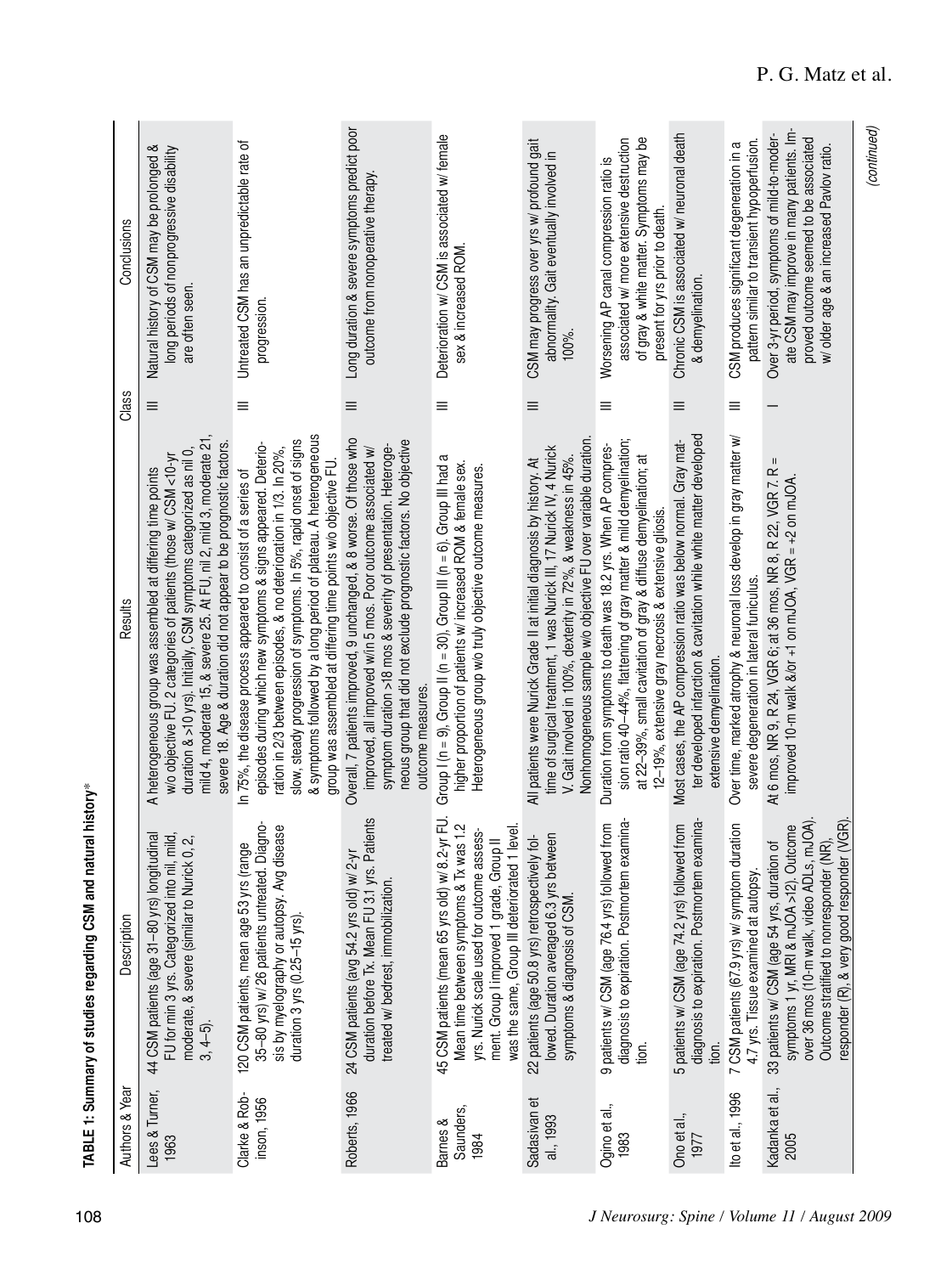| Authors & Year                 | Description                                                                                                                                                                                                                                                                        | Results                                                                                                                                                                                                                                                                                                                                                                                                                                                                                                                                                             | Class    | Conclusions                                                                                                                                                                                                              |
|--------------------------------|------------------------------------------------------------------------------------------------------------------------------------------------------------------------------------------------------------------------------------------------------------------------------------|---------------------------------------------------------------------------------------------------------------------------------------------------------------------------------------------------------------------------------------------------------------------------------------------------------------------------------------------------------------------------------------------------------------------------------------------------------------------------------------------------------------------------------------------------------------------|----------|--------------------------------------------------------------------------------------------------------------------------------------------------------------------------------------------------------------------------|
| Kadanka et al.,<br><b>2002</b> | els. Min 3-yr FU. Criteria were mJOA & 10-m<br>1-yr disease duration. Avg of 2 stenotic lev-<br>conservative arm of trial. Avg age 54 yrs w/<br>walk. Tx was NSAIDs, rest, immobilization.<br>$\equiv$<br>33 CSM (age <75 yrs, mJOA >12) patients                                  | mJOA improved from 14.6 to 14.7 (Cl 14.0-15.3) w/ 10-m walk times<br>improving from 7.4 to 7.5 sec (CI 6.7-8.4)                                                                                                                                                                                                                                                                                                                                                                                                                                                     |          | Mild CSM in younger patients does not fre-<br>quently progress over 3 yrs.                                                                                                                                               |
| Kadanka et al.,<br>2000        | yrs, age <75 yrs, mJOA >12) treated conser-<br>27 patients w/ mild-moderate CSM (age 55.6<br>vatively. Outcome over 24 mos (10-m walk,<br>video ADLs, mJOA scale scores)                                                                                                           | In conservative group, 10-m walk went from 8.3 to 8.0 sec at 24 mos.<br>JOA score 14.3 at 0 mos & 14.5 at 24 mos.                                                                                                                                                                                                                                                                                                                                                                                                                                                   | =        | Patients w/ mild-moderate CSM may stabilize<br>over 2-yr period. Representative group but<br>no analysis of prognostic factors to stratify<br>group. The 2-yr FU is short.                                               |
| Kadanka et al.,<br>2000        | conservatively. Outcome over 24 mos (10-m<br>walk, video ADLs, mJOA). Also, MEP/SEP<br>completed in 30 patients w/ no symptoms.<br>55.6 yrs, age <75 yrs, mJOA >12) treated<br>27 patients w/ mild-moderate CSM (age                                                               | ADLs 70.4% unchanged, 18.5% -1, & 11.1% +1. JOA 14.3 at 0 mos to<br>14.5 at 24 mos. In asymptomatic patients, MEP/SEP abnormal in<br>15, 5/15 developed CSM while 0/15 patients w/ normal EPs had<br>CSM.                                                                                                                                                                                                                                                                                                                                                           | =        | MEP/SEP abnormalities correlated w/ develop-<br>ment of CSM in asymptomatic patients.                                                                                                                                    |
| Nakamura et<br>al., 1998       | Potpourri of therapy (Crutchfield, plaster cast,<br>diameter 13.5 mm & min 12.0 mm. Duration<br>$\dot{\circ}$<br>of symptoms 2 yrs. JOA extremity scale<br>used for outcome. $FU > 1$ yr & averaged<br>64 CSM patients (52 yrs old) w/ sagittal<br>traction, & brace).             | associated w/ a higher rate of no disability. UE: maintenance was<br>55% improved in UE JOA score & 57% improved in LE JOA. 45% in<br>disability achieved in 27% in UE & 26% in LE. Younger patients<br>UE & 39% in LE remained the same. 3% deteriorated in LE. No<br>70%, improvement in 27%, & worsening in 3%. LE: 73, 20, & 7,<br>achieved no disability more frequently & milder disability was<br>respectively.                                                                                                                                              | Ξ        | Nonoperative therapy resulted in improvement<br>to no disability in ~30% w/ maintenance<br>of improvement. Failure of conservative<br>therapy requiring surgery was seen in<br>$-30\%$ .                                 |
| Matsumoto et<br>al., 2001      | myelopathy (age 44.4 yrs, JOA scale score ><br>10). Avg JOA was 13.8 (11-16). Tx was cervi-<br>cal collar q8h for 3 mos. Preop symptoms<br>27 patients w/ cervical disc displacement &<br>lasted ~4-5 mos. FU was 3.9 yrs.                                                         | Out of 27, 10 deteriorated & required surgery, & 17 remained stable.<br>16.0. In those w/o clinical deterioration, JOA was 13.6 initially &<br>In those who had surgery, JOA was 14.1 initially & deteriorated<br>to 12.9 at 3 mos, & 12.1 at 6 mos. After surgery, it improved to<br>improved to 14.9 at 3 mos, 15.6 at 6 mos, & 16.2 at final FU                                                                                                                                                                                                                  | $\equiv$ | Class III because of focus on CDH & loss of<br>Patients w/ CDH may deteriorate w/ conserva-<br>tive Tx. Those who did not clinically worsen<br>fare well over several yrs. Designated<br>cohort to surgery (10 patients) |
| Bednarik et al.,<br>2004       | was 2-yr min (4-yr avg). Studied were EMG<br>66 CSM patients (age 50 yrs) w/ MRI spondy-<br>lotic compression. mJOA scores = 18; FU<br>(anterior horn cell), SEPs, Pavlov ratio, &<br>clinical exam.                                                                               | normal in 61% CSM & 11.3% w/o (p <0.01). No imaging correlates.<br>38.5% w/ CSM & 9.4% w/o (p <0.02); Anterior horn cell EMG ab-<br>in 92% w/ CSM & 24% w/o (p <0.0001), SEPs were abnormal in<br>9.7% developed CSM (5%/yr). Radiculopathy present premorbid                                                                                                                                                                                                                                                                                                       |          | Development of CSM in a pathological cervical<br>abnormal SEP, or anterior horn cell disease<br>spine occurs in those w/ radiculopathy,<br>EMG. The rate is 5%yr.<br>$\overline{5}$                                      |
| Matsumoto et<br>al., 2000      | or multisegmental). Satisfactory (JOA >15 or<br>improved function). FU 3 yrs (range 1-6 yrs).<br>mobilization q8h x 3 mos. ISI in 34/52 (focal<br>Pre-Tx symptoms 7 mos. Tx of cervical im-<br>52 patients (CSM 29, CDH 12, OPLL 11) w/<br>myelopathy (age 55 yrs, JOA score >10). | Focal ISI (JOA 14.0-14.4), multisegmental (JOA 13.8 to 14.0), no ISI<br>(JOA Scores 14.3-14.6); satisfactory 63% (focal ISI), 70% (multi-<br>segmental ISI), 78% (no ISI)                                                                                                                                                                                                                                                                                                                                                                                           | $\equiv$ | role. In mild myelopathy, stability is the norm.<br>compressive myelopathy, ISI does not play a<br>In conservatively managed patients w/                                                                                 |
|                                |                                                                                                                                                                                                                                                                                    | * The criteria for scoring each manuscript into a class are described in Introduction and Methodogy: Guidelines for the Surgical Management of Cervical Degenerative Disease, which appears<br>in this issue of the Journal of Neurosurgery: Spine. Abbreviations: ADL = activity of daily living; CDH = cervical disc herniation; EP = evoked potential; FU = follow-up; mJOA = modified JOA; LE<br>lower extremity; NSAID = non-steroidal anti-inflammatory; OPLL = ossification of the posterior longitudinal ligament; UE = upper extremity; q8h = 8 hours/day. |          |                                                                                                                                                                                                                          |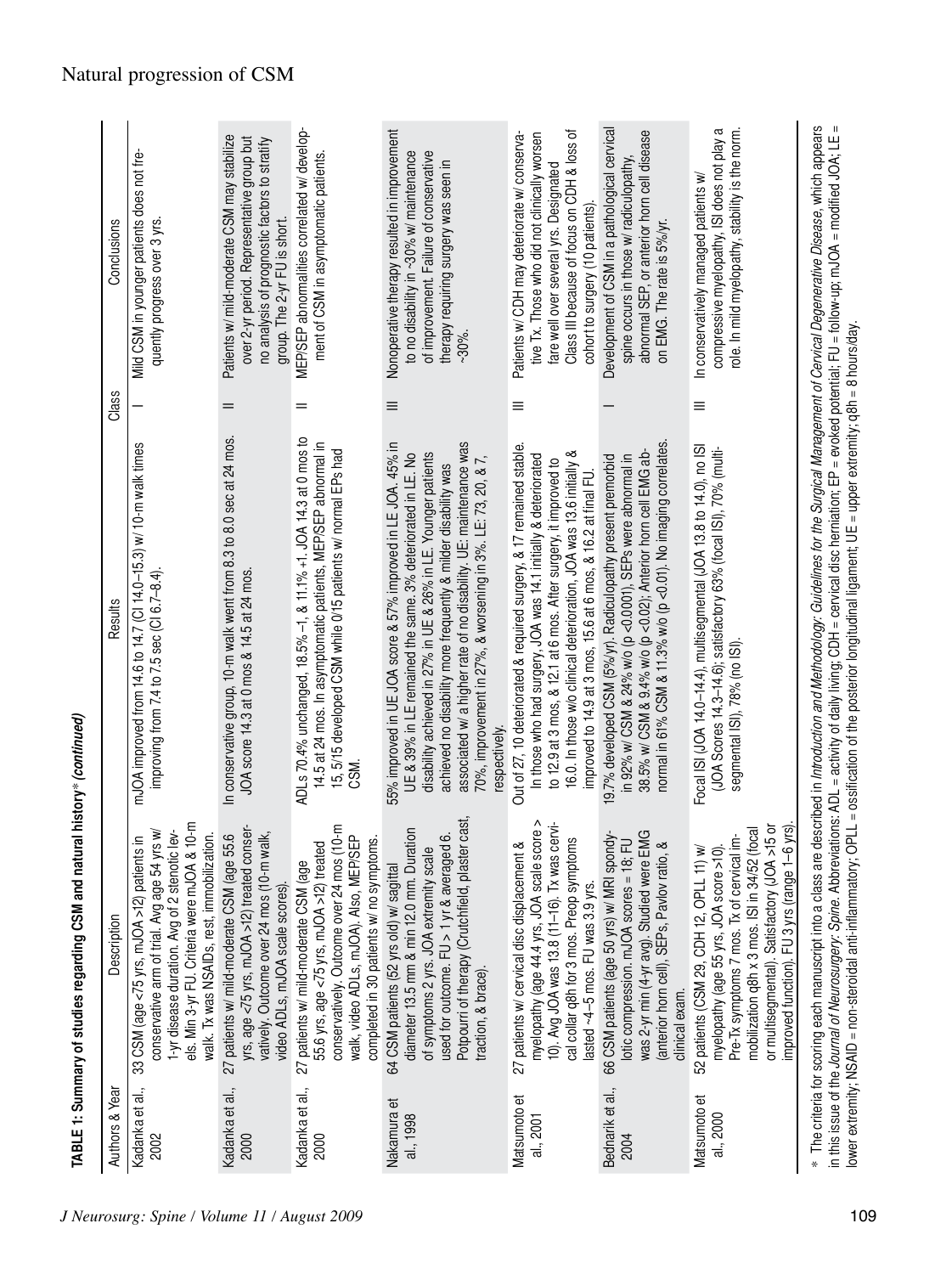intensity was present in 34/52 and was described as focal or multisegmental. A satisfactory outcome was defined as JOA > 15 or improved function. Follow-up averaged 3 years.

In patients with focal ISI, the average JOA scale score improved from 14.0 to 14.4. In patients with multisegmental ISI, JOA scores improved from 13.8 to 14.0. In those with no ISI, the average JOA scale score improved from 14.3 to 14.6. The authors reported satisfactory results in 63% of patients with focal ISI, 70% with multisegmental ISI, and 78% of those without ISI. These authors concluded that ISI does not play a role in outcome in patients with conservatively managed cervical myelopathy.13 This study was graded Class III because the sample combined similar, but different, pathological entities. In addition, 20% of patients underwent surgery, and it was not clear whether they were included in the outcome analysis. However, the authors conducted follow-up in their patients over a period of time, used objective outcome measures, and also attempted to stratify imaging abnormalities.

## **Summary**

Clinical studies have not been strong in defining the natural history of CSM. There is Class III evidence that the natural history of CSM may be mixed with many patients experiencing a slow, stepwise decline. Long periods of quiescence are not uncommon, however, and a subgroup of patients may improve. There is Class III evidence from 3 pathological studies associating CSM of several years' duration with demyelination of white matter. Severe stenosis may ultimately result in necrosis of both gray and white matter (Class III).

In patients younger than 75 years of age with mild CSM (mJOA scale score  $> 12$ ), there is Class I evidence that associates nonoperative management with a stable clinical course over a 36-month period. In these patients, Class I evidence indicates that the mJOA scale score, 10-m walk times, and ADL assessments typically do not worsen over this time frame. Class III evidence indicates that clinical gains associated with nonoperative treatment are often maintained over 3 years in 70%.

With regard to predictive factors, Class I evidence demonstrates that EMG abnormalities in the anterior horn cells or the presence of clinical radiculopathy are associated with development of CSM in patients with asymptomatic stenosis. The importance of these findings in an asymptomatic individual is debatable.

A common theme in all studies of natural course was possible selection bias. Many studies analyzed patients with CSM after completion of conservative or surgical treatment. It was not clear which selection criteria were used to determine who should receive conservative therapy. It is very likely that patients with more severe symptoms were excluded from the studies. In most analyses,  $\sim$  20% of patients who initially underwent conservative treatment ultimately received surgery. What is unclear is the number of patients with CSM who were initially stratified to surgical therapy.

## **Key Issues**

It is evident that there is a need for a randomized clinical trial examining patients with mild CSM and comparing operative and nonoperative treatment. There is sufficient evidence indicating that patients with severe symptoms and a long duration of symptoms will generally not improve, and attempts at randomizing these patients to different treatment groups may not be ethically feasible.

#### **Disclosure**

Administrative costs of this project were funded by the Joint Section on Disorders of the Spine and Peripheral Nerves of the American Association of Neurological Surgeons and Congress of Neurological Surgeons. No author received payment or honorarium for time devoted to this project. Dr. Resnick owns stock in Orthovita. Dr. Matz receives support from the Kyphon Grant for Thoracolumbar Fracture Study, and an advisory honorarium from Synthes for the cadaver laboratory. Dr. Heary receives support from DePuy Spine and Biomet Spine, and receives royalties from DePuy Spine and Zimmer Spine. Dr. Groff is a consultant for DePuy Spine. Dr. Mummaneni is a consultant for and receives university grants from DePuy Spine and Medtronic, Inc., and is a patent holder in DePuy Spine. Dr. Anderson is an owner of, consultant for, and stockholder of Pioneer Surgical Technology; a consultant for and receives non–study related support from Medtronic, Inc.; and is a patent holder in Stryker. The authors report no other conflicts of interest concerning the materials or methods used in this study or the findings specified in this paper.

#### **References**

- 1. Barnes MP, Saunders M: The effect of cervical mobility on the natural history of cervical spondylotic myelopathy. **J Neurol Neurosurg Psychiatry 47:**17–20, 1984
- 2. Bednarik J, Kadanka Z, Dusek L, Novotny O, Surelova D, Urbanek I, et al: Presymptomatic spondylotic cervical cord compression. **Spine 29:**2260–2269, 2004
- 3. Cardarelli R, Oberdorfer JR: Evidence-based medicine, part 5. An introduction to critical appraisal of articles on prognosis. **J Am Osteopath Assoc 107:**315–319, 2007
- 4. Clarke E, Robinson PK: Cervical myelopathy: a complication of cervical spondylosis. **Brain 79:**483–510, 1956
- 5. Fujiwara A, Kobayashi N, Saiki K, Kitagawa T, Tamai K, Saotome K: Association of the Japanese Orthopaedic Association score with the Oswestry Disability Index, Roland-Morris Disability Questionnaire, and short-form 36. **Spine 28:** 1601–1607, 2003
- 6. Ito T, Oyanagi K, Takahashi H, Takahashi HE, Ikuta F: Cervical spondylotic myelopathy. Clinicopathologic study on the progression pattern and thin myelinated fibers of the lesions of seven patients examined during complete autopsy. **Spine 21:**827–833, 1996
- 7. Kadanka Z, Bednarik J, Vohanka S, Stejskal L, Smrcka V, Vlach O: Spondylotic cervical myelopathy: three aspects of the problem. **Suppl Clin Neurophysiol 53:**409–418, 2000
- 8. Kadanka Z, Bednarik J, Vohanka S, Vlach O, Stejskal L, Chaloupka R, et al: Conservative treatment versus surgery in spondylotic cervical myelopathy: a prospective randomised study. **Eur Spine J 9:**538–544, 2000
- 9. Kadanka Z, Mares M, Bednaník J, Smrcka V, Krbec M, Stejskal L, et al: Approaches to spondylotic cervical myelopathy: conservative versus surgical results in a 3-year follow-up study. **Spine 27:**2205–2211, 2002
- 10. Kadanka Z, Mares M, Bednarík J, Smrcka V, Krbec M, Chaloupka R, et al: Predictive factors for mild forms of spondy-